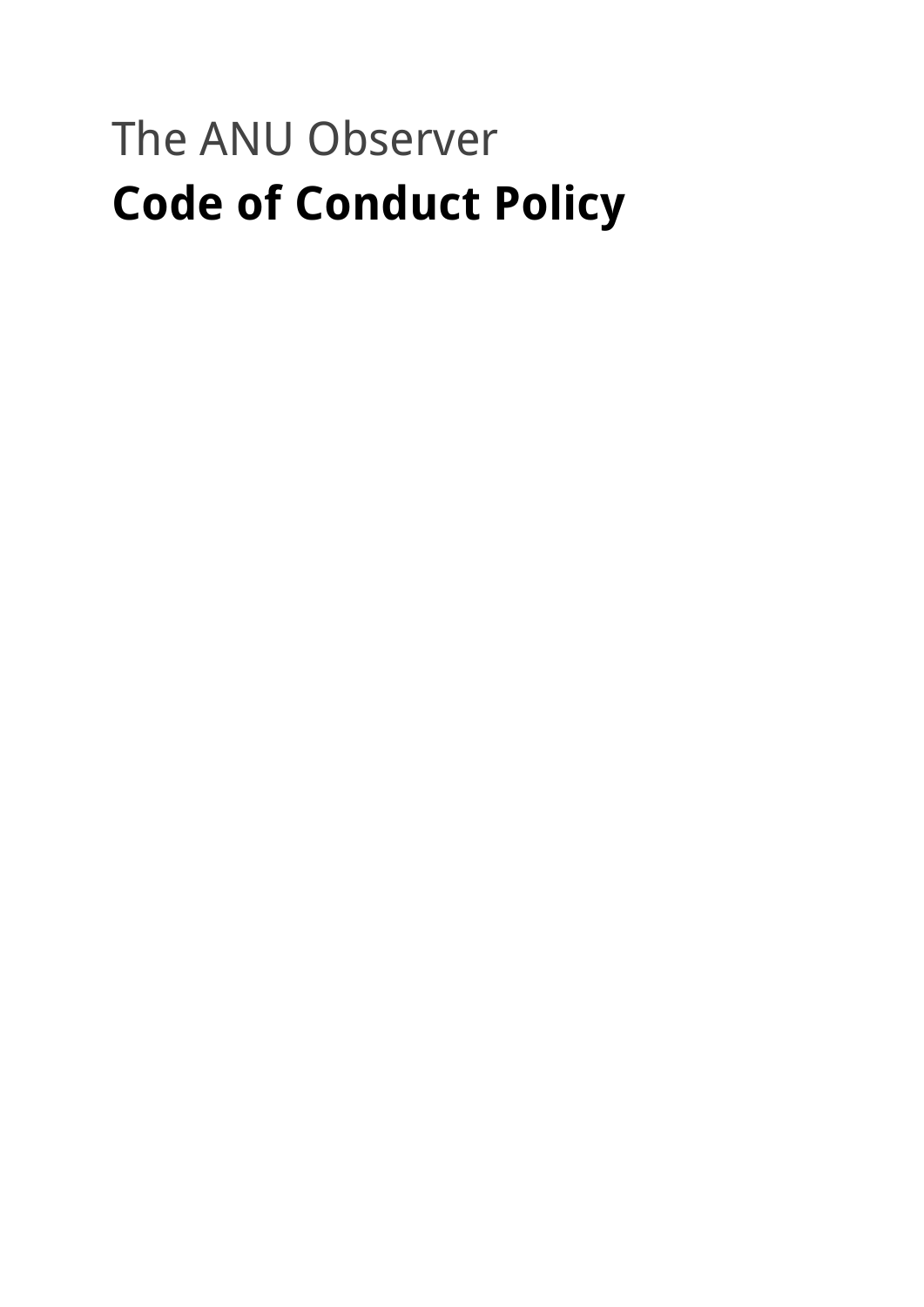# **1. Introduction**

- 1.1. Officers of Observer will abide by this code in the fulfillment of their duties with Observer subject to the Constitution and in their personal lives where said conduct will bring Observer into disrepute. The code is binding on all Officers.
- 1.2. The interpretation and enforcement of this policy shall be covered under the grievances policy.
- 1.3. Officers of Observer as well as members can bring disputes under this policy.

## **2. General Principles**

- 2.1. Officers will be courteous and considerate in their conduct.
- 2.2. Officers will conduct themselves in the spirit of Observer.

#### **3. Discriminatory Conduct**

- 3.1. Officers will not engage in discriminatory conduct in the course of their duties.
- 3.2. Discriminatory conduct constitutes the unfavourable treatment of a person or group of people on the basis of such categories including, but not limited to;
	- 3.2.1. Race
	- 3.2.2. Nationality
	- 3.2.3. Gender
	- 3.2.4. Sexual Orientation
	- 3.2.5. Religion
	- 3.2.6. Disability
	- 3.2.7. Degree
	- 3.2.8. Residence Status
- 3.3. Duties where the conduct of Officers of Observer must be inclusive and not discriminatory include, but are not limited to:
	- 3.3.1. Hiring
	- 3.3.2. Elections
	- 3.3.3. Practice of news reporting & treatment of sources
	- 3.3.4. Conduct of Officers online
	- 3.3.5. Internal operation and administration.
- 3.4. Discriminatory conduct will not include;
	- 3.4.1. Fair and reasonable responses to a person's behaviour
	- 3.4.2. Such affirmative action as is determined desirable by the Council, where such action is fair and reasonable.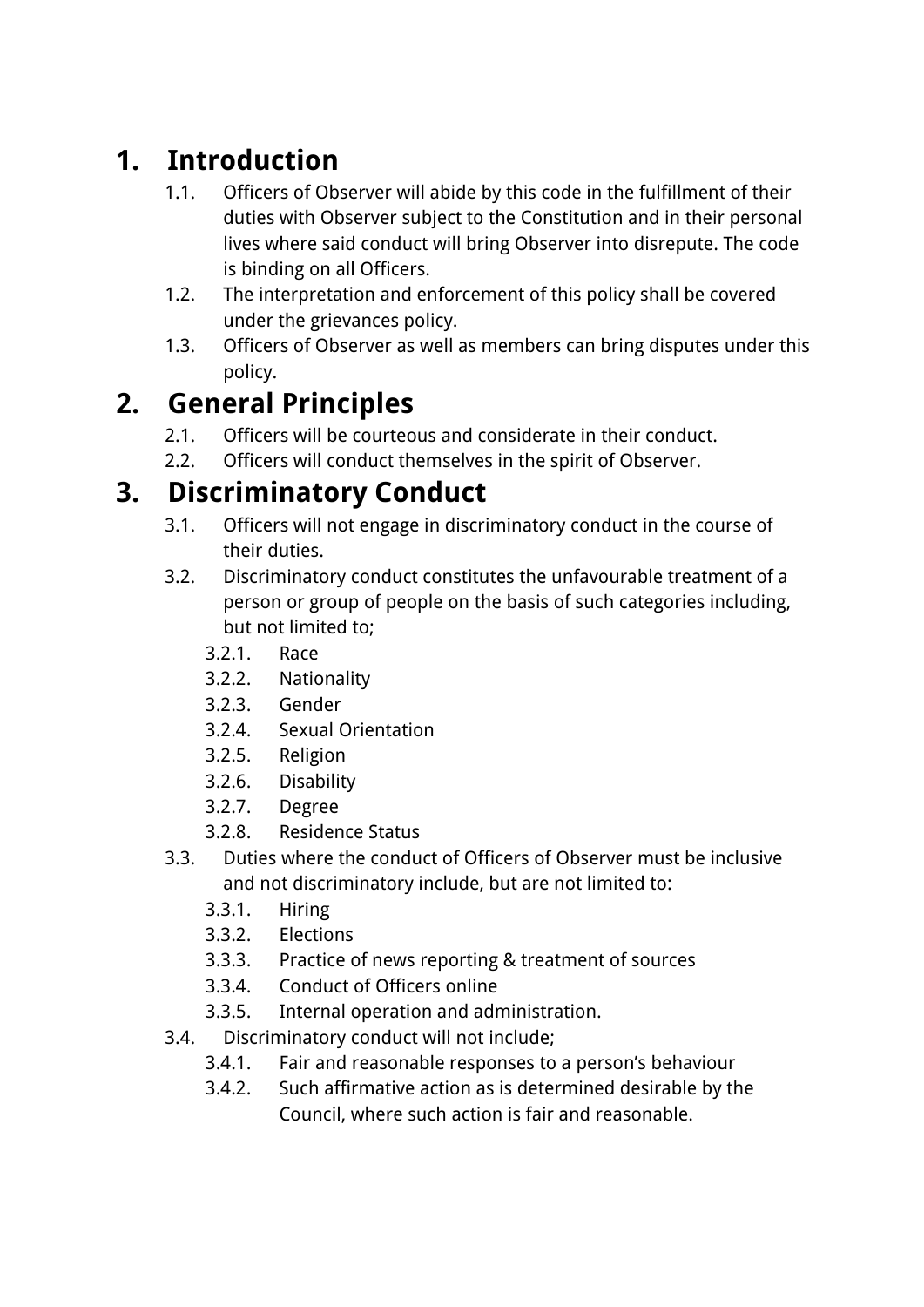3.5. Representative bodies are not groups of people for the purposes of this policy in and of themselves, although the group they represent may be.

## **4. Harassment and Threatening Behaviour**

- 4.1. Officers will not engage in Harassment in the course of their duties.
- 4.2. Harassment constitutes;
	- 4.2.1. The use of intimidating, forceful, threatening or unduly aggressive behaviour whether by, and not limited to;
		- 4.2.1.1. Online Messages
		- 4.2.1.2. Verbal Communication
		- 4.2.1.3. Implied threats/harassment
		- 4.2.1.4. Physical Harassment or Violence
		- 4.2.1.5. Sexual Harassment or Violence
	- 4.2.2. Behaviour that is insulting, threatening, or otherwise damaging of the well-being of an individual.
	- 4.2.3. The exploitation of a power imbalance between the Officer and another person.
		- 4.2.3.1. Where an intimate relationship exists between a person and an Officer to whom they are subordinate or answerable, there will be a presumption that the actions of the Officer in authority were improper. The presumption can be rebutted where facts indicate that the power imbalance was not exploited.
- 4.3. Conduct undertaken in the investigation of news will not be harassment where the Officer's conduct is reasonable in the circumstances and in good faith. This includes but is not limited to:
	- 4.3.1. Contacting an individual who may have behaved improperly multiple times with questions they may find hostile.
	- 4.3.2. Asserting to an individual that information will be published concerning them without their input if they do not provide input, comment or information.
	- 4.3.3. Reporting true facts about a person which reflect negatively on that person.
- 4.4. Should an Officer be considering undertaking conduct in the course of investigation of news information which could be reasonably considered to fall under these exemptions, they should seek explicit acknowledgement and permission from a member of the Editorial Board who is not themselves.

## **5. Corruption**

5.1. Officers will not accept Bribes.